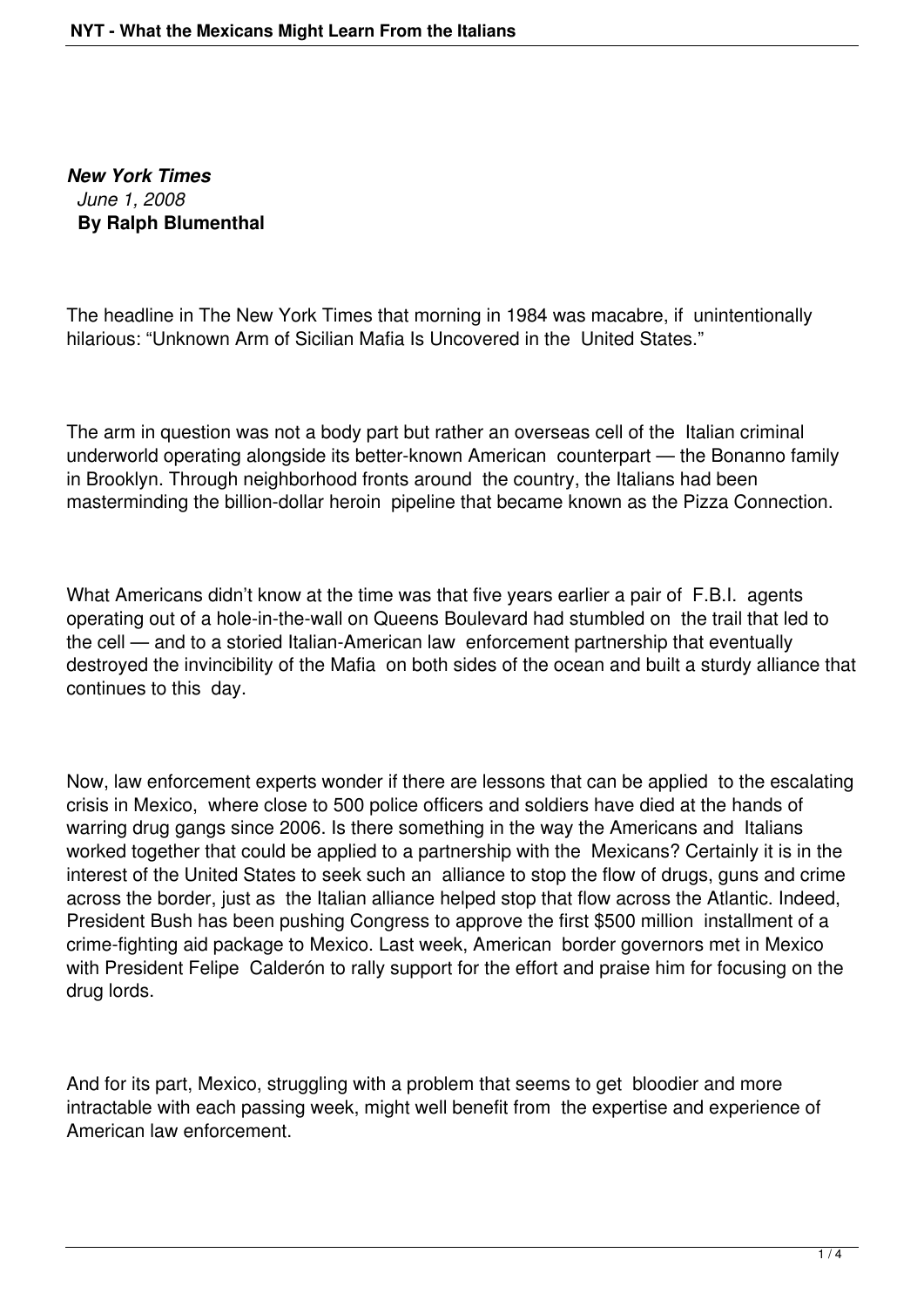But the hurdles are high. Trust was a cornerstone of the American-Italian collaboration, and as hard as that trust was to gain, it could be even harder to achieve closer to home. With the trust built, though, the Italian collaboration thrived. For a start, investigators on both sides shared crucial intelligence. Equally crucially, Americans conducted operations that the Italian police lacked the legal authority to do in their own country — making drug buys, for example, and eavesdropping and conducting electronic surveillance. Perhaps most important, the Americans were able to guard endangered informers in the Federal Witness Protection Program.

In some ways, the Mexicans are ahead of where the Italians started, said Pino Arlacchi, an Italian sociologist and former senator who devised Italy's most effective weapon against the mob, the D.I.A., or Direzione Investigativa Antimafia. Even into the 1980's, Mr. Arlacchi said, the Italian government knew little about the shadowy Cosa Nostra. The enemy the Mexicans are fighting is not so entrenched and impenetrable as the Sicilian Mafia was, said Mr. Arlacchi, who served in the 1990's as United Nations under secretary general for drug control. Rather, he said, the Mexicans face a fragmented and loose confederation of heavily armed feuding gangs with a propensity for public killings unmatched by the Mafia. That makes them more dangerously unpredictable, yes, but also, in theory, easier to overcome.

"The things we're seeing in Mexico today, we saw the same glimmers in Italy" — the beginnings of a crusade — said Charlie Rooney, recalling the days when he and his F.B.I. partner, Carmine Russo, puzzled over the brazen assassination of the fearsome Bonanno family boss Carmine Galante, in the backyard of an Italian restaurant in Brooklyn's Bushwick section in 1979.

Five years and millions of agent-hours later, the trail had led to a worldwide money laundering empire; a fugitive Sicilian boss of bosses, Gaetano Badalamenti, in Spain; one of the largest drug trafficking rings ever exposed; and the discovery of the franchise of the Sicilian Mafia in America.

It would take similar patience also in Mexico, said Mr. Rooney, now a private investigator in Virginia. "You have to have the will to fight and identify those you can work with."

The last was a tall order at the time, particularly when it came to partnerships in Italy, said Tom Sheer, who as assistant F.B.I. director in New York was Agent Rooney's boss. Italian officials, with some reason, were widely distrusted as corrupt. And the F.B.I. was not known for its generosity with colleagues, acknowledged Mr. Sheer, now a security consultant in Florida. "We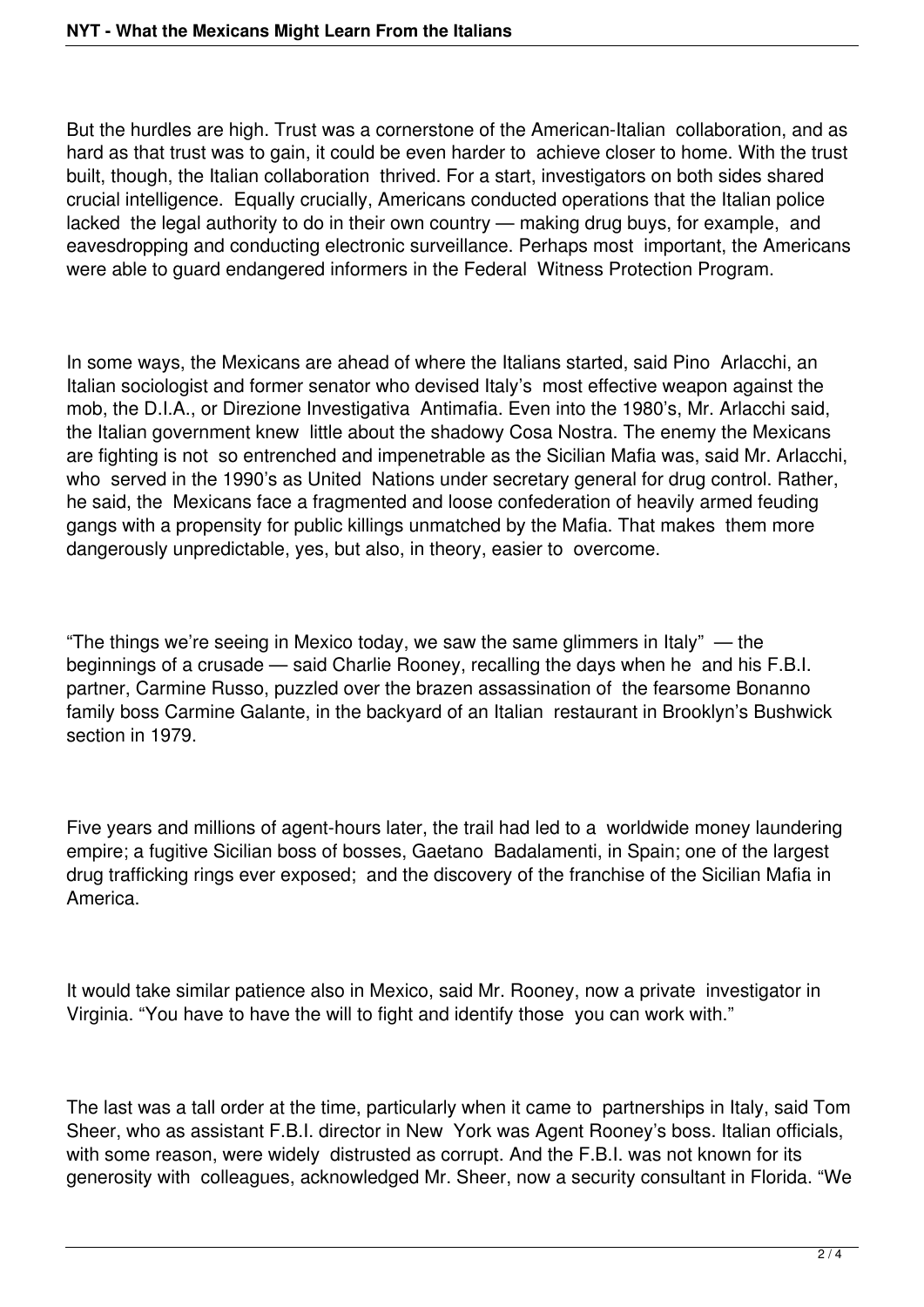were the catchers," he said. "They pitched, we caught."

The Americans were indeed difficult partners, said Mr. Arlacchi, then an academic studying the Mafia and later an Italian government adviser. "We considered the Americans arrogant," he recalled. "They just wanted to get information, not give. We gave them everything and they said, 'Thank you very much.'"

The resentment turned to alarm, Mr. Arlacchi said, when American agents started operating in Italy, making undercover drug buys — forbidden to the Italian police. At one point, he said, Giovanni Falcone, Italy's leading investigative magistrate and anti-Mafia champion, threatened to arrest the Americans. But relations turned around after Judge Falcone and his wife, who was also a judge, and three bodyguards were assassinated in the bombing of their motorcade near Palermo in May 1992. Weeks later, his successor, Paolo Borsellino, was blown up.

"We told the Americans there was no reason not to trust us," Mr. Arlacchi said. "We were risking our lives."

Soon Italian and American investigators were working hand in hand, and the F.B.I. was protecting the most valuable Sicilian Mafia boss ever to turn snitch, Tommaso Buscetta, who became a star witness in New York.

In Mexico, a collaboration of sorts, albeit a looser one, already exists, which is a good start. Mexican officials say they enjoy their highest level of cooperation ever with the F.B.I. and Drug Enforcement Administration. Like the Italians, they say, they have created new legal tools patterned on American statutes to seize criminal assets, and they have asked the Americans to help protect crucial witnesses and extradite drug lords.

And like the Italians who sought to insulate the police from retaliation and corruption by flooding Sicily with outsiders, police officers from the north, the Mexicans have replaced local officers with 27,000 federal police officers and 30,000 troops. And they too have paid a price: of the 4,402 deaths from the violence since late 2006, at least 449 have been officers and soldiers, says the Mexican attorney general, Eduardo Medina-Mora.